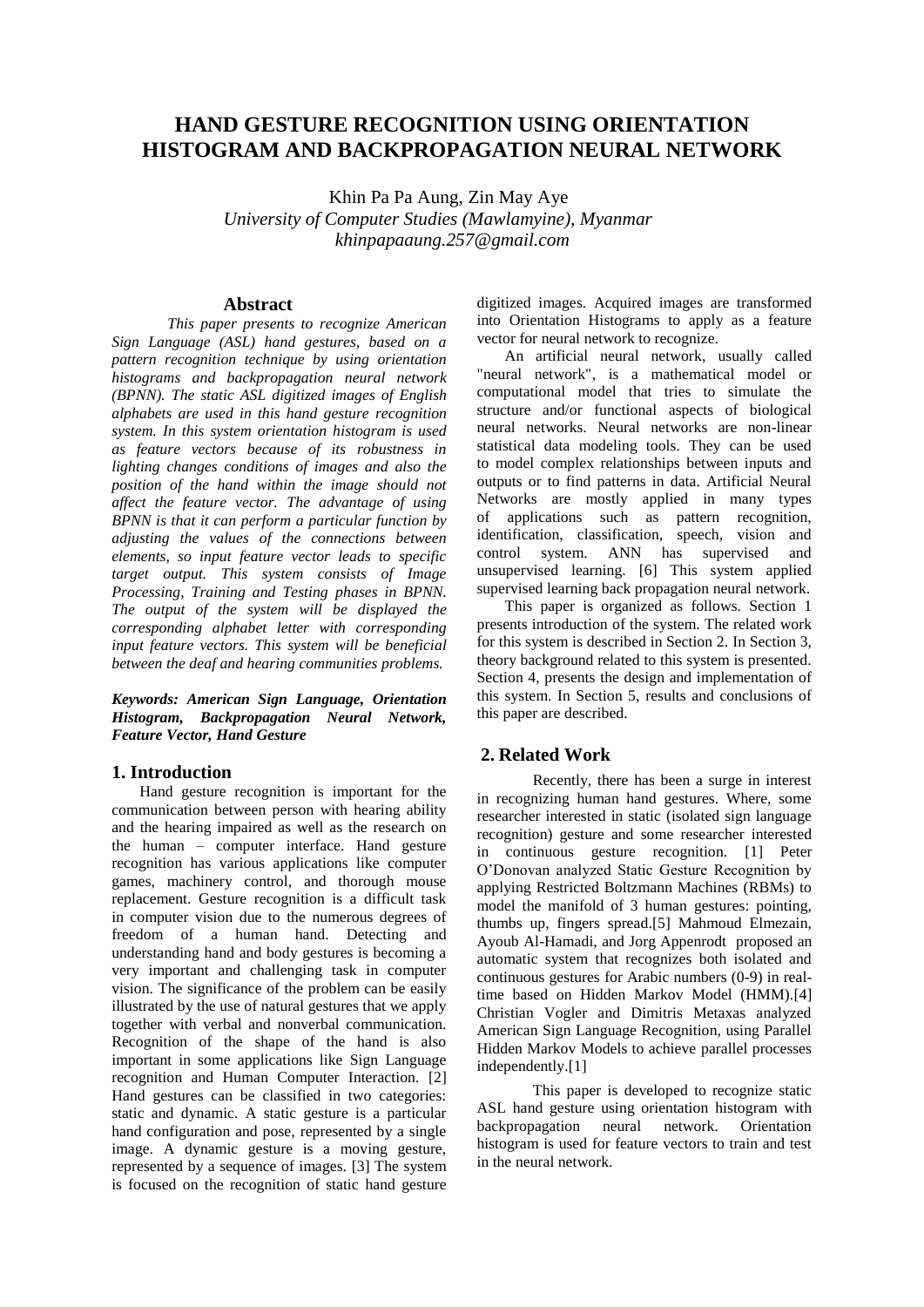# **3. Background**

The related background theory of hand gestures recognition system with orientation histogram is described in this section.

# **3.1 American Sign Language**

American Sign Language is the language of choice for most deaf people in the United States. It is part of the "deaf culture" and includes its own system of puns, inside jokes, etc. ASL is one of the many sign languages of the world. ASL consists of approximately 6000 gestures of common words with finger spelling used to communicate obscure words or proper nouns. Finger spelling uses one hand and 26 gestures to communicate the 26 letters of the alphabet.[3] Some ASL for English alphabets are shown in Figure 1.



**Figure 1: Examples for ASL**

# **3.2 Image Processing**

The intention is to convey an idea of all the methodologies that can be applied to images for different purposes and possibly with different objectives. The image processing steps may not be the same for all types of applications according to the requirements and objectives of the systems. But there are certain common image processing steps encountered in the most of the image processing systems. Some of the image processing steps that are applied by this system are – image acquisition, resizing and gray scaling, thresholding, edge detection, creating orientation histogram.

# **3.3 Backpropagation Neural Network**

weight adapt learning process performed with the algorithm is called back-<br>propagation learning. The back-propagation propagation learning. The back-propagation algorithm is the most widely used algorithm to perform training, particularly on large problems. Back-propagation is used for multi-layer networks and non-linear differentiable transfer functions. Input vectors and the corresponding target vectors are used to train a network until it can approximate a function, associate input vectors with specific output vectors, or classify input vectors in an appropriate way as defined by user. It is supervised learning. It consists of at least three layers: an input layer, at least one hidden layer, and output layer. The Backpropagation Neural Network Architecture for this system is shown in Figure 2. [6]

## **4. System Design and Implementation**

This section presents the system design and the implementation of the system.



**Figure 2. Backpropagation Neural Network Architecture**

# **4.1 System Design**

In this system it consists of two parts: Image Processing and Neural Network for recognizing process. In this paper Orientation Histogram (OH) is applied to achieve feature vectors for train and test in Neural Network. Figure 3 describes the system design of this system.



**Figure 3. System Design**

# **4.2 System Implementation**

In this implementation of the system, it consists of two parts. First part is image preprocessing and the second is training and testing input feature vectors in BPNN.

#### **4.2.1 Image Preprocessing**

All ASL digitized images are firstly resized and transformed into grayscale images. A grayscale image has no color information. Therefore, every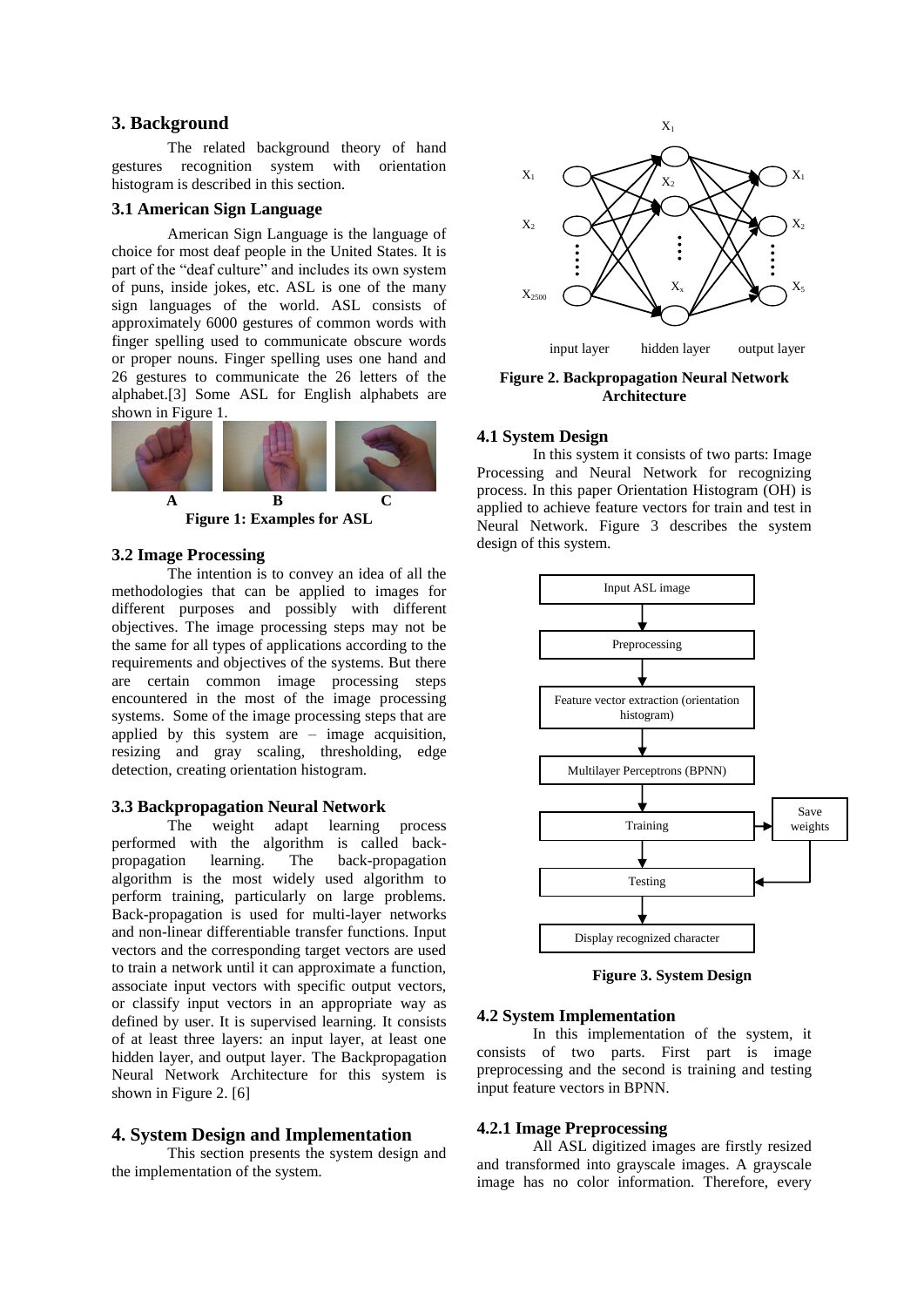pixel in a grayscale image has different shade of gray which is commonly represented by 8 bits. So, there are  $2^8 = 256$  possible intensity values (shades of gray) for a grayscale image ranging from 0 to 255. Examples of grayscale images for ASL sign A are shown in Figure 4.



**Figure 4. Origin and Grayscale of ASL for A**

The second step in image processing is thresholding. Thresholding is a non-linear operation that converts a gray-scale image into a binary image where the two levels are assigned to pixels that are below or above the specified threshold. The input to a thresholding operation is typically a grayscale or color image. In the simplest implementation, the output is a binary image. Threshold images for A & B of ASL signs are described in Figure 5.



**Figure 5. Threshold Image**

Thirdly the system used C# library for Canny Edge Detection algorithm. It consists the steps of Smoothing, Finding gradients, Non-maximum suppression, Double thresholding, and Edge tracking by hysteresis. Figure 6, showed edges for A & B signs.



Fourth, the orientation histogram algorithm is applied to extract feature vectors.

#### *Orientation Histogram*

In this process x and y derivative filters are used to calculate gradients of x and y, then the gradient direction is calculated with arctan(dx,dy), and the contrast is sqrt $(dx^2+dy^2)$ . Feature vectors are extracted from this orientation histogram. All feature vectors are then trained in the NN for training and

testing. Figure 7, show orientation histograms for A & B ASL signs.



#### **4.2.2 Training Phase**

In the training phase, the weight and the required parameters are initialized. The input images are accepted and preprocessed. Then orientation histograms are used as feature vectors for the network to be trained. Then the network calculates the net input and actual output for each hidden neuron. And also it calculates the net input and actual output for each output layer neurons. Then the network computes error between target and actual output from the network. In this system the target error is set to 0.01. If the error is less than the maximum error, weight will save in the network. If the error is greater than the maximum error caculate the error for output and hidden layers and update weights by backpropagation. Training program continues until the maximum error is less than the sum squared error.



**Figure 8. Training Phase of the System**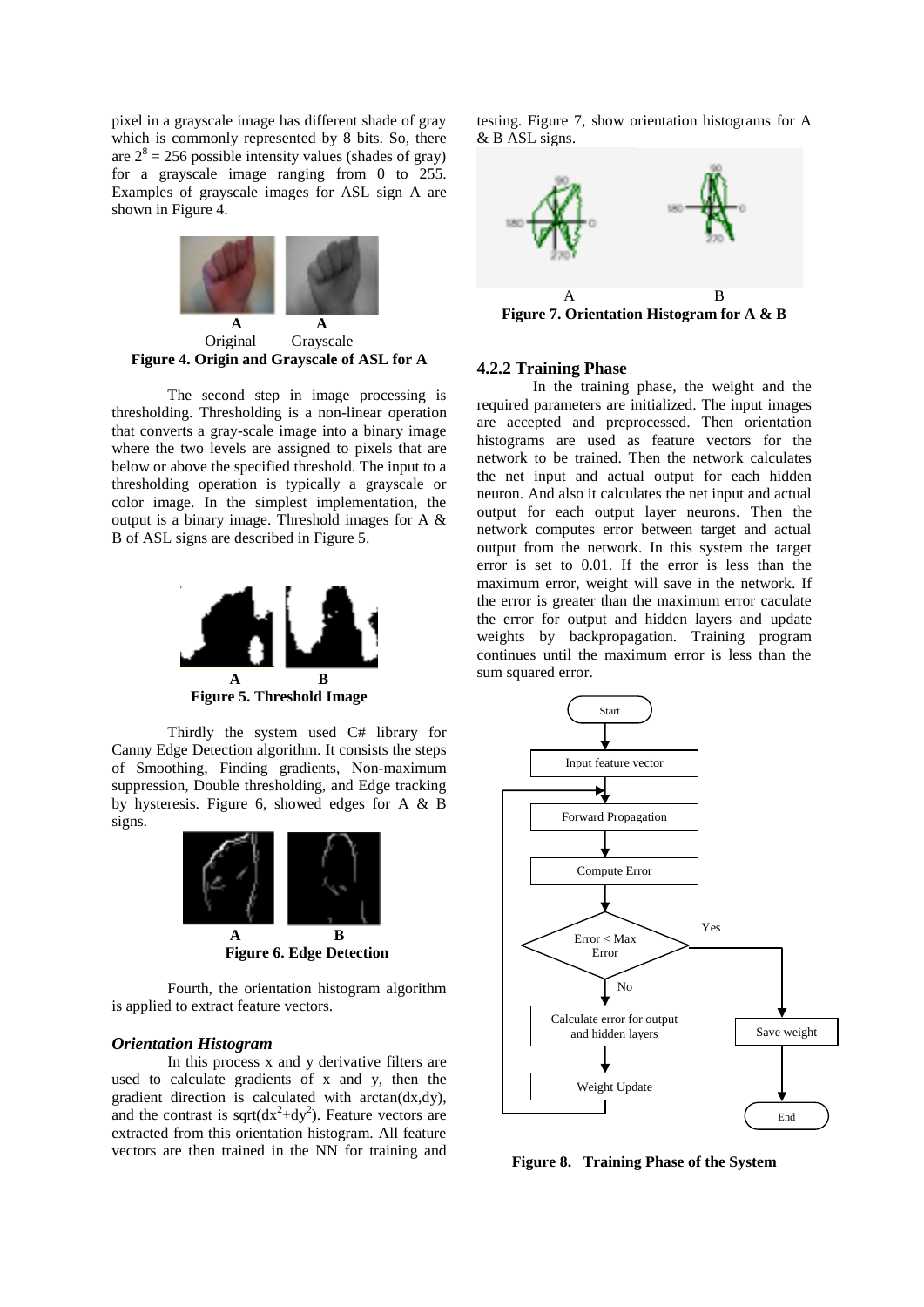#### **4.2.3 Testing Phase**

In this testing phase, the inputs image from the user are accepted and feature vectors are extracted by orientation histogram and applied them as testing data. The testing network consists of only feed-forward propagation. The testing network uses training network's weight as it's knowledge. As the network is a testing network, it does not need target output. Figure 9 depicts the testing phase of the system. If the user gives the testing data set to the network, the output of the network will show the corresponding character for the input feature vector.



**Figure 9. Testing Phase of the System**

User interface form for testing phase is shown in Figure 10. In this figure firstly, test image (ASL sign) is loaded and then it is preprocessed with C# programming. Orientation Histograms are used as feature vectors for testing. Neural network has previously trained and has a save optimal weight and it is used in testing for the neural network to recognize the testing data. The result will display the recognized character corresponding with the input feature vector of ASL image.



**Figure 10. Output Result for ASL sign A**

### **5. Results and Conclusions**

In this section, results and conclusions of the hand gesture recognition system is described.

#### **5.1 Results**

The results for training and testing of hand gesture for English alphabets are shown in Table 1.

**Table 1. Recognition Rate**

|                 | Data set | Recognized<br>data set | Recognition<br>Rate $(\% )$ |
|-----------------|----------|------------------------|-----------------------------|
| <b>Training</b> | 390      | 360                    | 92.3                        |
| <b>Testing</b>  | 260      | 200                    | 76.9                        |
| <b>Total</b>    | 650      | 560                    | 86.2                        |

From this table 390 data set are trained and 260 data set are tested. According to the figures neural network can more recognized training data than testing data set. Some testing data set (feature vectors of orientation histogram) are nearly similar such as in ASL signs of  $(A, M, N, T,S)$ ,  $(G,H)$ , (K,U,V,W,B), and (C,O). Recognition rate is lower in testing these images. Training data set are fully recognized in this BPNN and higher recognition rate than testing data set.

#### **5.2 Conclusions**

This system is developed by hand gestures recognition for English alphabets using static ASL images. Orientation histogram and backpropagation neural network (BPNN) are applied to implement the recognize system. Feature vectors of the input images are extracted by using orientation histogram to train and test in the BPNN. Training and testing results are also analysed in this system to know how network can recognize the input data set. The output of this system showed the recognized characters with respect to input feature vectors. This system can further be extended for real-time ASL and can also extend in the applications of facial expressions to distinguish between statements, questions and directives.

# **References**

[1] C.Vogler and D.Metaxas, "Parallel Hidden Markov Models for American Sign Language Recognition, September 1999.

[2] F.Dadgostar,A.L.C.Barczak, "A Color Hand Gesture Database for Evaluating and Improving Algorithms on Hand Gesture and Posture Recognition",2005,Vol 7, pp 127-134.

[3] K.Symeonidis, "Hand Gesture Recognition Using Neural Networks", August 23,2000, School of Electronic and Electrical Engineering

[4] M.Elmezain, A.Hamadi, "A Hidden Markov Model-Based Continuous Gesture Recognition System for Hand Motion Trajectory" J¨org Appenrodt.